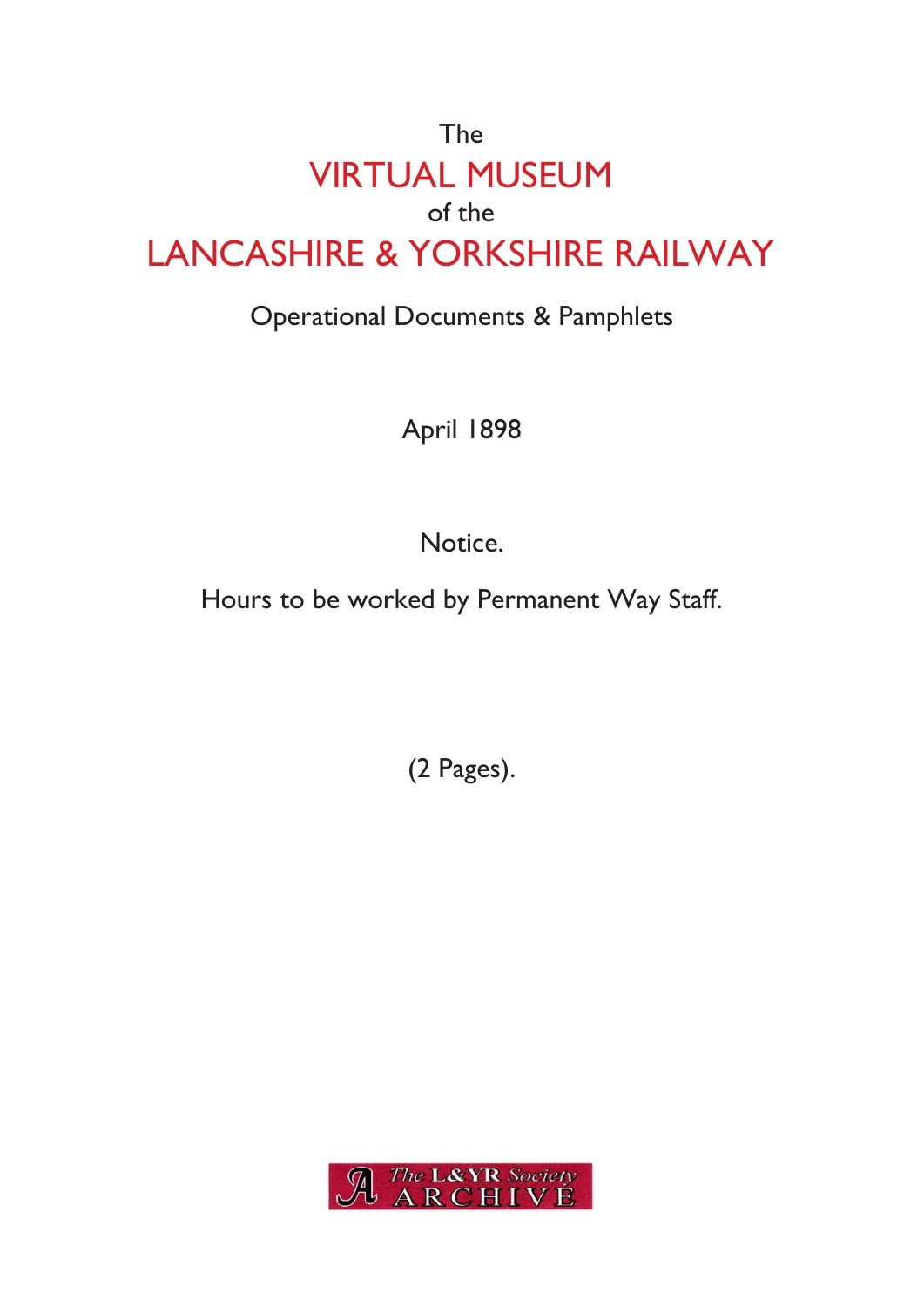# LANCASHIRE & **YORKSHIRE RAILWAY.**

*\*w*

# **Hours to be worked by, and other regulations affecting, PLATELAYERS, BALLASTMEN, and LABOURERS working on the Permanent Way**

The hours to be worked by  $\mathsf{PLATELAYERS}$  each week throughout the year are as follows:—

#### **SUMMER HOURS.—**FROM\* MARCH 1ST TO OCTOBER **31ST.**

|  | MONDAY<br>TUESDAY<br>WEDNESDAY<br>THURSDAY |  | $\ldots$ .6.0 a.m. to 8-0 a.m. $-\frac{1}{2}$ hour for breakfast.<br>8-30 a.m. to 12-0 noon-1 hour for dinner.    50 hours.<br>1-0 p.m. to 5-30 p.m.       ) |  |
|--|--------------------------------------------|--|--------------------------------------------------------------------------------------------------------------------------------------------------------------|--|
|  | FRIDAY                                     |  | SATURDAY    6-0 a.m. to 8-0 a.m. $-\frac{1}{2}$ hour for breakfast.<br>8-30 a.m. to 1-0 p.m. No dinner hour $\}$ $6\frac{1}{2}$ hours.                       |  |
|  |                                            |  | Total for the Week $\ldots$ 56 <sup>1</sup> / <sub>2</sub> hours.                                                                                            |  |
|  |                                            |  | <b>EDAM MAYEMPED</b><br><b>Long BLO JAMIN AND JARDIDITA DV</b>                                                                                               |  |

#### **WINTER HOURS.—**FROM NOVEMBER 1ST TO END OF FEBRUARY.

| MONDAY<br>TUESDAY<br>WEDNESDAY |  | 7-0 a.m. to 8-30 a.m. $-\frac{1}{2}$ hour for breakfast.<br>9-0 a.m. to 12-0 noon—1 hour for dinner  }    42 $\frac{1}{2}$ hours.<br><b>THURSDAY</b> 1-0 p.m. to 5-0 p.m.       ) |  |
|--------------------------------|--|-----------------------------------------------------------------------------------------------------------------------------------------------------------------------------------|--|
| <b>FRIDAY</b>                  |  | SATURDAY    7-0 a.m. to 8-30 a.m. $-\frac{1}{2}$ hour for breakfast.<br>9-0 a.m. to 1-0 p.m. No dinner hour $\}$ $5\frac{1}{2}$ hours.                                            |  |

Total for the Week ... <sup>48</sup> hours.

#### $\mathbf{SATURDAYS}$ .

*<sup>l</sup>*w

*i*

*i*

ONE MAN out of each gang, in turn or as may be arranged by the Ganger, shall remain on duty until 4-0 p.m. The man taking this duty to have an hour allowed for dinner, between 12-0 and 1-0 o'clock, and to receive one-quarter of a day's pay.

#### **SUNDAYS.**

'The Ganger and Sub-Ganger alternately shall walk oyer and inspect the length, keying and screwing up, &e., as may be required, for which he will receive one-third of a day's pay. , #V\*'.

Generally the hours specified above apply to BALLASTMEN and all LABOURERS engaged on the Permanent Way.

Ballastmen must not be guided strictly by the hours named, but work to the Inspector's orders. No meal times are allowed in the case of Ballastmen, if opportunities for taking meals arise whilst the ballast train is running.

#### **THE FOLLOWING REGULATIONS APPLY TO THE WHOLE OF THE MEN ABOVE-NAMED : OVERTIME. ,** *i*

Overtime on Permanent Way Works is paid, for.at the following rates *\** ' *Summer.*

Saturday to Friday inclusive, between...  $\frac{3}{2}$  b.m. and 10-0 p.m. ...<br>Saturday to Friday inclusive ,, ...  $10-0$  p.m. and  $6-0$  a.m. ...

Saturday, Sunday, to<sup>-</sup>Monday  $\ldots$  ... 10-0 p.m. Saturday and  $\ldots$ 6-0 a.m. Monday.

Monday to Friday inclusive, between . .. 5-30 p.m. and 10-0 p.m. ... *Winter.* 5-0 p.m. and 10-0 p.m. 1-0 p.m. and 10-0 p.m. 10-0 p.m. and 7-0 a.m.  $10-0$  p.m. Saturday and  $\{$  $6-0$  a.m. Monday.

*At the Bate of* |Time & Quarter.

*<sup>I</sup>* Time & Half.

#### **GOOD FRIDAY & CHRISTMAS DAY.**

Good Friday and Christmas Day are considered to be holidays, and if the men are not required to work on those days they will be allowed a day's pay.

If, in case of emergency, the men are required to work they will be paid at the Sunday overtime rate, and the Inspector will arrange to release them on some other convenient day to make up for loss of holiday. The Ganger or Sub-Ganger shall walk over and inspect the length once in the morning, for which lie

will be paid as for Sunday inspection.

#### **HOLIDAYS.**

Each Platelayer, Ballastman, and Labourer working on the Permanent Way is granted three days' leave of absence with a 3rd class pass for himself and wife to any one station on this Company's system, and no deduction will be made from his wages for these days.

Holiday allowances are made to those men only who have been in the Company's service not less than

Any special or extended holiday desired by the men must be applied for to the Inspector of the District,